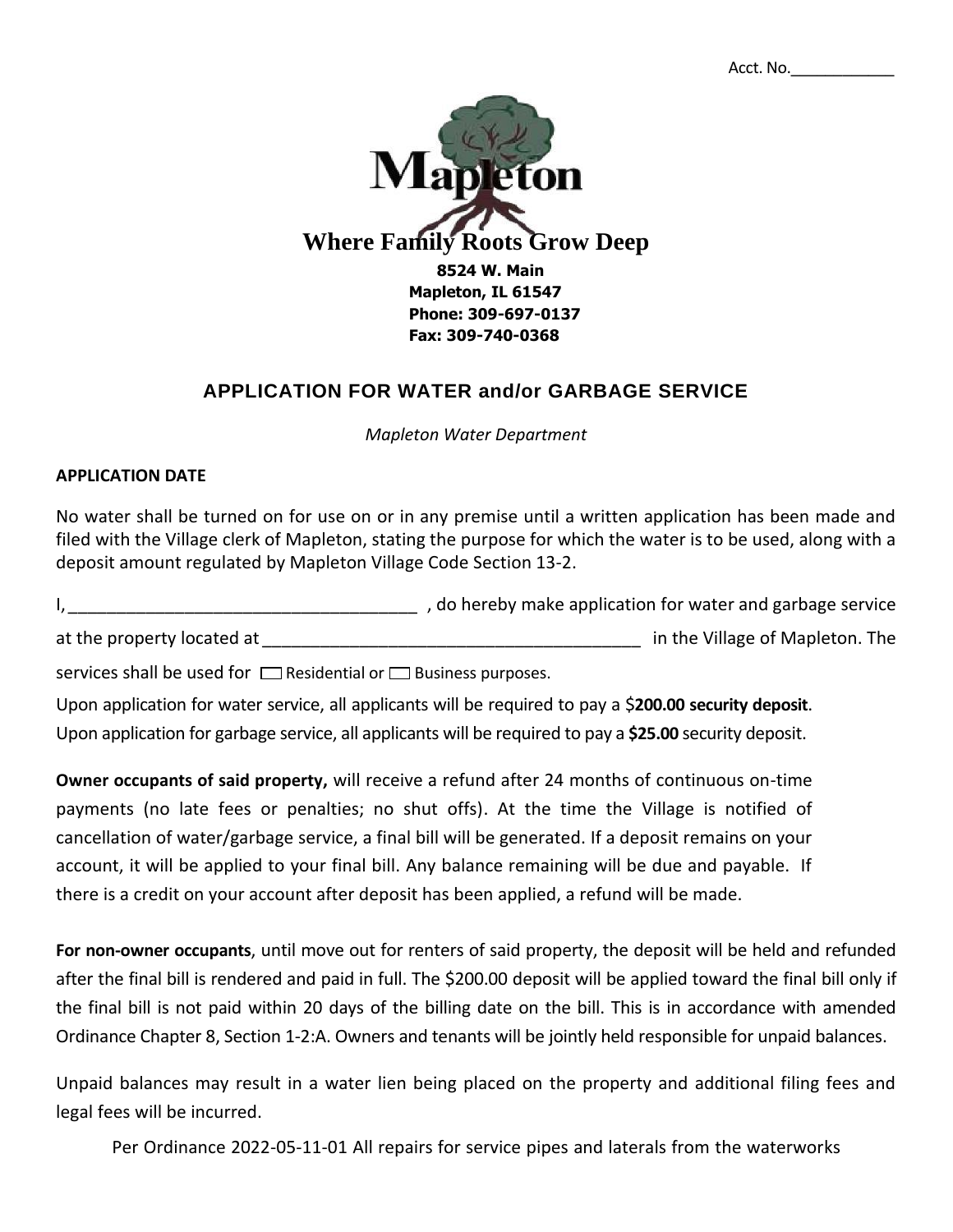system (water mains) to the water meter, including repairs to the water meter, shall be made by and at the expense of the Village, excepting repairs to the transmitter located on top of the water meter, which repairs shall be made by the Village but at the expense of the property owner and any resident thereon, jointly and severally. Such expenses shall be billed to the property owner and/or resident residing on the property by the Village and reflected on the water bill. From the water meter to the property being served, all repairs and excavations shall be by and at the expense of the property owner. This provision is not intended to waive any right of the Village to seek recovery of any damages associated with damage to the waterworks system caused by the negligence or intentional acts of any person, including but not limited to, any resident, property owner or any other party responsible for such damage.

A \$2,500 fee is required when a new connection and tap into the water main is requested.

Bills for water service shall be rendered monthly and are due by end of day on the 20<sup>th</sup>. They shall be delinquent on the 21st day of the month. In the event of **failure to pay a bill** within said period, an **additional service charge of Ten Dollars (\$10.00) or 10%, whichever is greater,** of the water usage total shall be added to the next bill. If the bill is **not paid by the 1st** of the month (or date in notice), **water shall be shutoff and a Fifty Dollar (\$50.00) late fee assessed** in addition to the bill plus service charges before the water will be restored to the premises. Continued shutoffs for non-payment may result in an additional deposit being required.

Water meters are read monthly. Customers will be billed at the **minimum monthly charge of \$37.10** for up to two thousand gallons used. Meters will be read on or near the 20<sup>th</sup> day of the month. Bills based on the meter reading will be rendered on the first day of the following month.

According to Section 1-7 of the Water Rates for the Village of Mapleton, the basic rates for water usage in excess of 2,000 gallons is as follows. Rates are per 1,000 gallons of water use after the initial 2,000.

| <b>Gallons of Water</b> | Rate per 1,000 Gallons |  |  |
|-------------------------|------------------------|--|--|
| $2,001 - 10,000$        | \$11.70                |  |  |
| $10,001 - 25,000$       | \$10.70                |  |  |
| $25,001 - 50,000$       | \$9.70                 |  |  |
| $50,001 - 100,000$      | \$8.70                 |  |  |
| 100,001 and over        | \$8.10                 |  |  |

A separate charge of \$12.00 will be billed for garbage service. If garbage service is not desired, please indicate on the application form below. If at any time you wish to cancel garbage service, please contact the village clerk at 309-697-0137.

The Village reserves the right to make such reasonable changes in rates and in conditionals herein established and to establish further rules and regulations from time to time as may be found expeditious or necessary.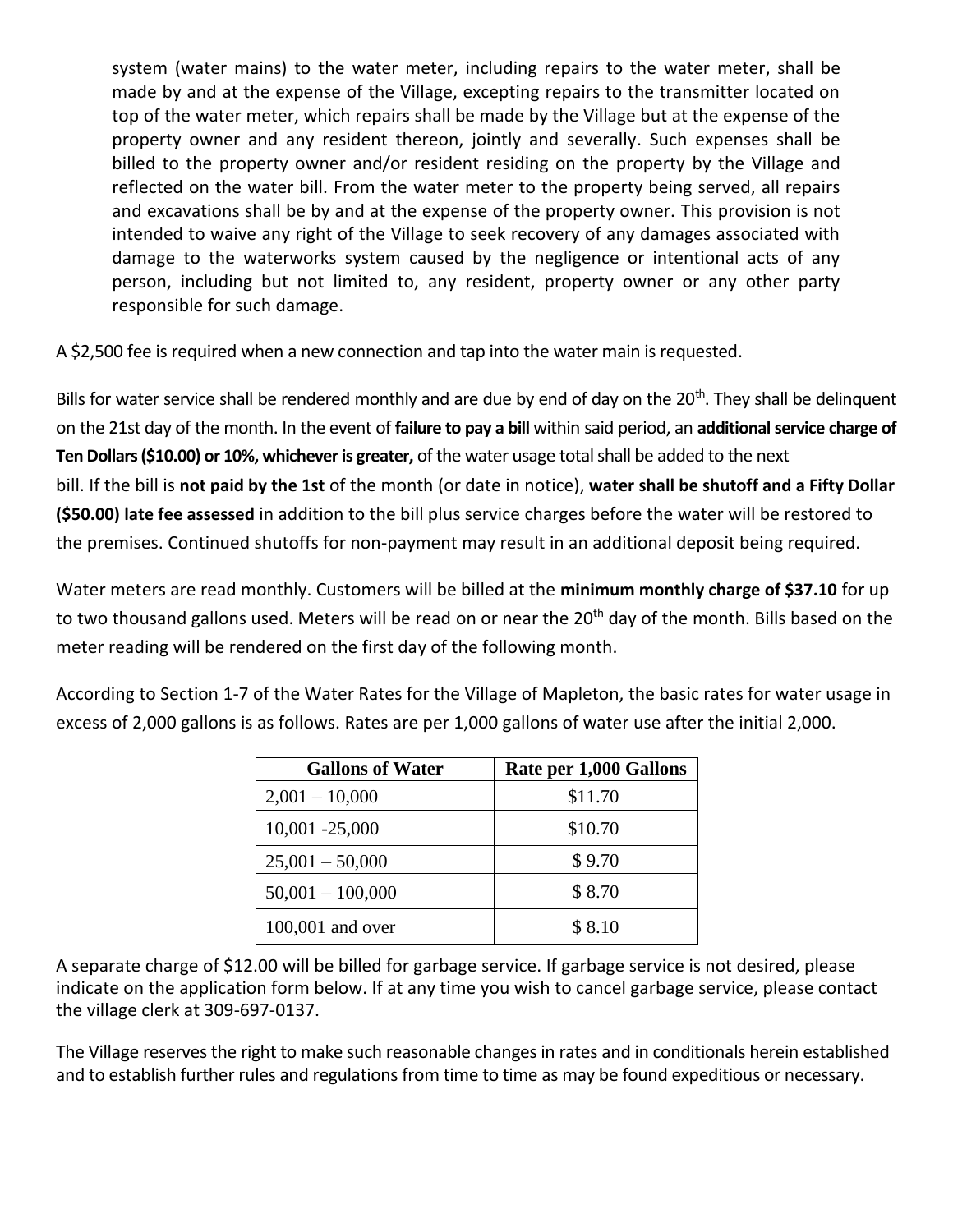Said Village and its employees shall have ready access to the premises, place or building where water is supplied for the purpose of examining and testing the consumption, use and flow of water. It shall be unlawful for any persons or corporations to interfere with, prevent or obstruct said Village, or its authorized agent, in its duties hereunder.

| <b>ADDITIONAL INFORMATION</b>                                                                               |  |  |  |  |
|-------------------------------------------------------------------------------------------------------------|--|--|--|--|
|                                                                                                             |  |  |  |  |
|                                                                                                             |  |  |  |  |
|                                                                                                             |  |  |  |  |
|                                                                                                             |  |  |  |  |
|                                                                                                             |  |  |  |  |
|                                                                                                             |  |  |  |  |
|                                                                                                             |  |  |  |  |
| Would you like to have your bill sent by email?<br>TYES TAND Mail and email both?<br>T                      |  |  |  |  |
| Name and address of closest relative not living with you:                                                   |  |  |  |  |
|                                                                                                             |  |  |  |  |
|                                                                                                             |  |  |  |  |
|                                                                                                             |  |  |  |  |
| Do you own or rent this property? $\Box$ Own $\Box$ Rent.<br>If rented, provide landlord/owner information: |  |  |  |  |
|                                                                                                             |  |  |  |  |
|                                                                                                             |  |  |  |  |
| Garbage Service Desired (Check One)   Yes<br>    No                                                         |  |  |  |  |
| $\sqcup$ Yes $\sqcup$ No<br>I would like an additional 65-gallon tote at no charge:                         |  |  |  |  |
| Do you have a well? $\Box$ Yes $\Box$ No<br>Not Sure                                                        |  |  |  |  |
| If yes, is it connected to the water system inside of home? [<br>Yes<br>No                                  |  |  |  |  |
| If no, is it connected to the water system outside of home? [<br>Yes<br>No                                  |  |  |  |  |